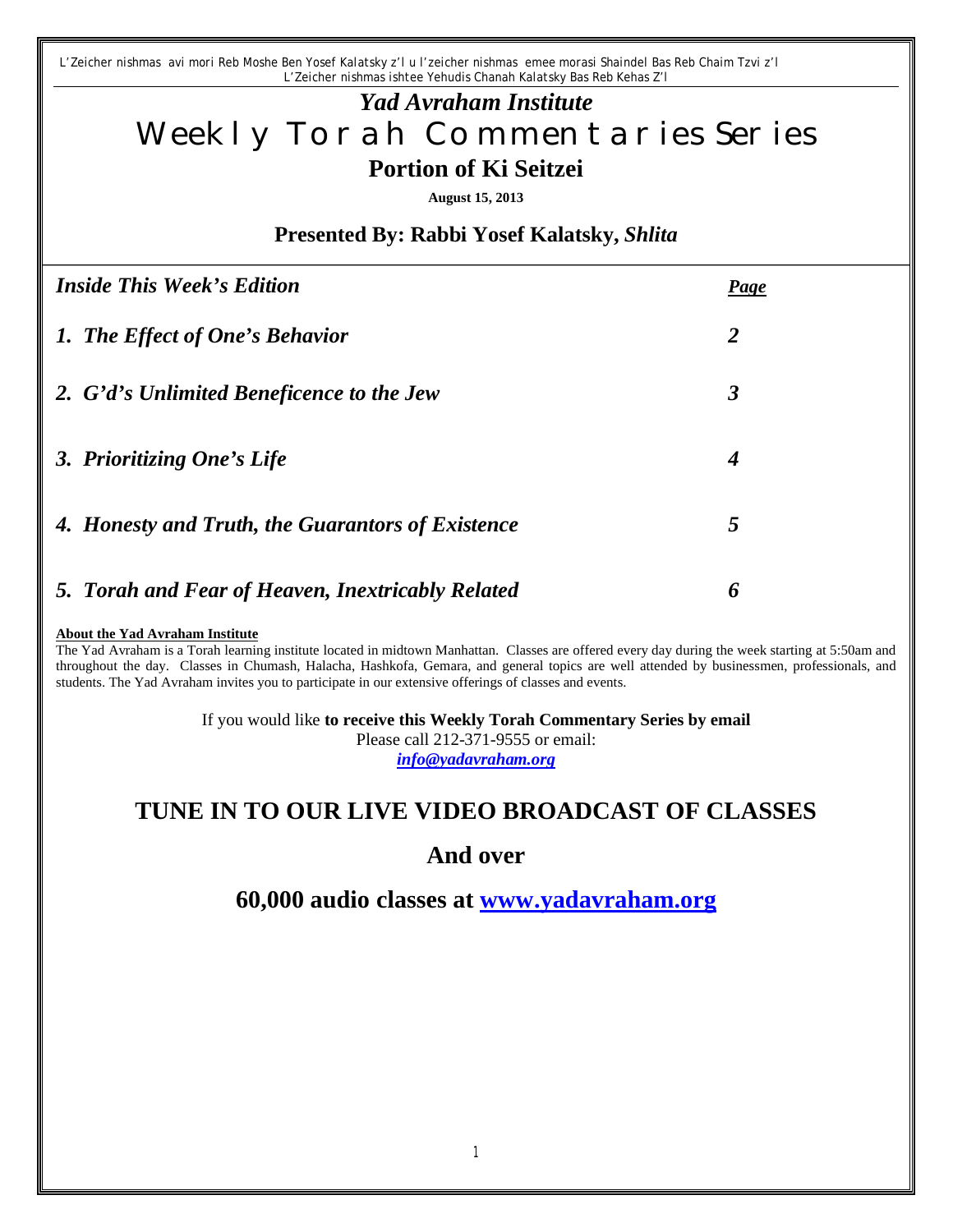*Yad Avraham Institute B"H New York August 15, 2013*

## **Ki Seitzei**

*Presented by* **Rabbi Yosef Kalatsky,** *Shlita Dean* 

#### *1. The Effect of One's Behavior*

The Torah states, **"If a man will have a wayward and rebellious son, who does not hearken to the voice of his father and the voice of his mother…, and they discipline him, but he does not hearken to them, then his father and mother shall grasp him and take him out to the elders of his city and the gate of his place. They shall say to the elders of his city, 'This son of ours is wayward and rebellious; he does not hearken to our voice; he is a glutton and a drunkard.' All the men of his city shall pelt him with stones and he shall die."** The Mishna in Tractate Sanhedrin states that this child assumes the status of the "rebellious" son only when he steals from his parents to buy a certain measure of meat and wine to satisfy his desire. In order for the child to be considered to be liable for the death penalty for his behavior must be between the age of thirteen and thirteen and three months. When his parents become aware of his errant behavior, they take him to the Court and he is given lashes. If he should repeat this behavior, and his parents again take him again to the court, he is judged as a "rebellious" son and is put to death by stoning.

The Gemara explains that although this child had only stolen a small amount of money to purchase the meat and wine (although it may be inconsequential) to satisfy his desire, he is put to death because as the Gemara explains "It is better that he should die in an innocent state than in a more liable state." If this behavior should continue to satisfy his addiction, he will consume the assets of his father and ultimately even resort to murder to support his addiction.

The Torah states in the Portion of Shoftim, **"But if there will be a man who hates his fellow, and ambushes him and rises up against him, and strikes him mortally and he dies…"** Rashi cites Chazal, "Because of the initial hate that he had for his fellow, he waited in ambush for him to commit murder. From here, we see that if one transgresses a less severe mitzvah, it will cause him to transgress a more severe mitzvah. Since he was in violation of the negative commandment which forbids one to hate one's fellow Jew, it ultimately caused him to shed blood.' This is the reason the verse predicates the act of murder with the mention of **'a man who hates his fellow.'"**

The Torah is teaching us that it is not the hate itself that festers within the person that ultimately causes him to commit murder, but rather, when one transgresses the negative commandment of harboring hatred against one's fellow it creates a intense negative spiritual energy that leads one to ultimately commit murder based on the principle of *"aveira goreres aveira (one sin brings to another)."* Similarly, the rebellious child who initially violates the commandment of "Thou shall not steal…" is drawn to gluttonous behavior that will ultimately lead him to commit murder. We see once again the actualization of the principle of *"aveira goreres aveira (one sin brings to another)."*

The Torah states in the Portion of Kedoshim, "**You shall be holy…(***Kedoshim t'hue)"* The Midrash explains that since the essence of "holiness" is something that is removed from the physical, the Jew should remove himself from the those things that are permitted to him. One should therefore only partake in what is necessary to maintain his existence and refrain from excess. Ramban explains that a person can behave in the most detestable manner within the context of everything that is permitted. A person can live as a hedonist and be fully indulgent in everything that is permitted and have no relevance to holiness. If one should live in this manner he will be in violation of the positive commandment of "You shall be holy…" Ramban explains that the child who steals from his parents to indulge in the meat and wine assumes the status of the "rebellious child" because he violated the positive commandment of "You shall be holy…" Thus, the rebellious child not only violated the negative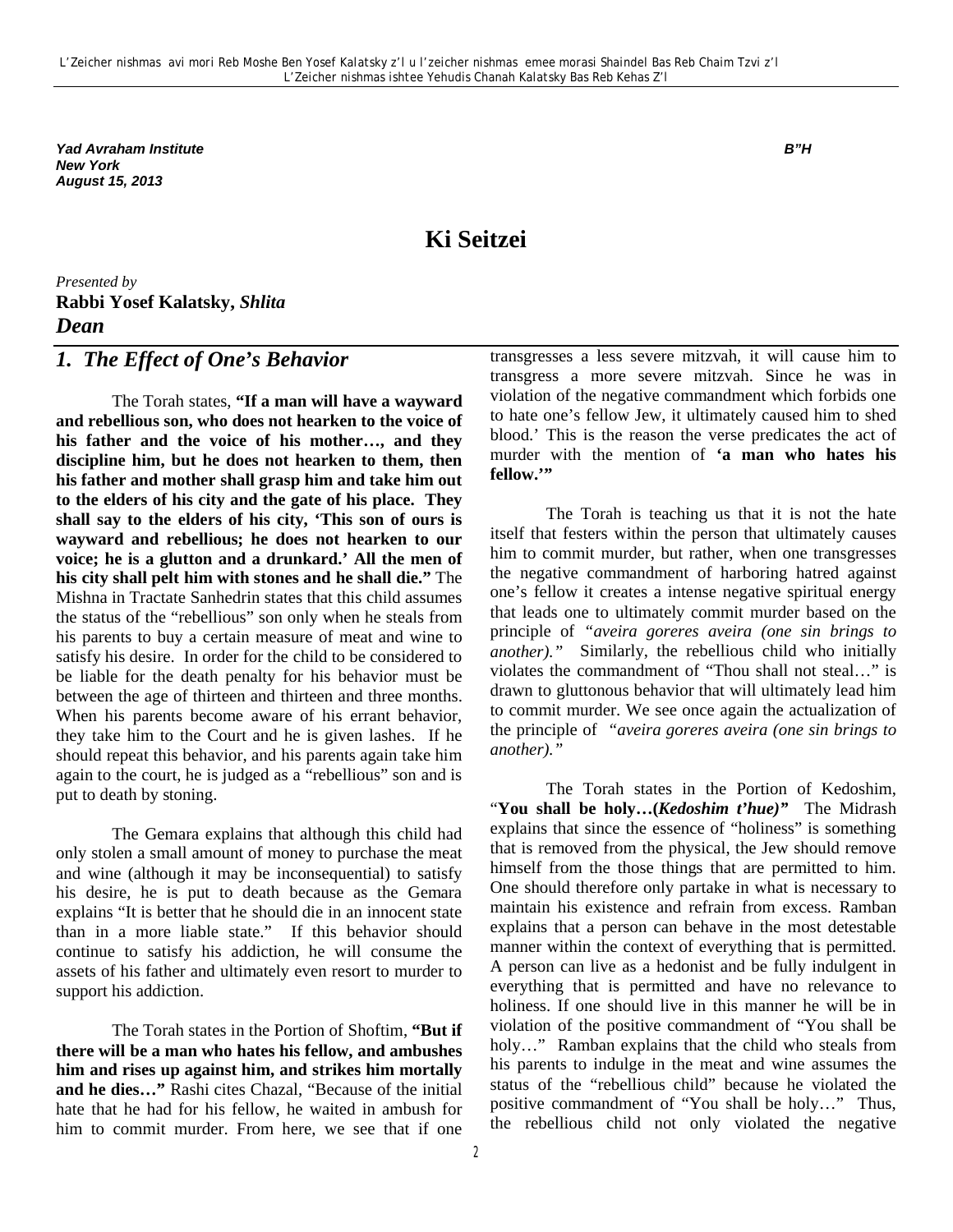commandment of stealing which precipitated the cycle of *"aveira goreres aveira"* but he also violated the positive commandment of "You shall be holy…"

The Torah specifically states the laws of the rebellious child pertain only to a child that is between the age of thirteen and thirteen and three months. If he were to behave in this manner after this age, he is not put to death. Based on the principle that he should die in a more innocent state rather than a more culpable state, why should he not be put to death at any age? His behavior at any age should indicate that he has developed an addiction that will lead to murder. At the age of thirteen, when the male enters adulthood he is free of sin because prior to that time, he was not liable as a minor. However, at the beginning of his adulthood when he is meant to advance and secure his spirituality, if he should the laws that pertain to a "rebellious child," it will have an irreversible and destructive effect on his spirituality. It is only because his spirituality was not initially secured that the principle of "*aveira goreres aveira"* would have the most serious tragic effect.

## *2. G'd's Unlimited Beneficence to the Jew*

In the portion of Ki Seitzei the Torah delineates a number of commandments that are presented in succession. The Midrash explains that the reason the Torah presents these mitzvos in succession is to teach us the principle of "the performance of one mitzvah draws one to perform another mitzvah *(mitzvah goreres mitzvah)*."

When one performs a mitzvah it creates a dynamic that draws the individual to perform another mitzvah, which G'd will present to him. The Midrash tells us that in addition to the spiritual dynamic caused by *"mitzvah goreres mitzvah,"* it is also the mechanism through which G'd provides the individual with the material context to perform the next mitzvah. Most mitzvos that a Jew performs requires a physical setting in order to actualize them. The Torah states, **"If a bird's nest happens to be before you on the road…You shall surely send away the mother...and you will prolong your days. If you build a new house, you shall make a parapet for your roof....You shall not sow your field with a mixture, …You shall not plow with an ox and a donkey..."**

The Midrash explains that if one performs the mitzvah of sending away the mother bird to take its young (or its eggs) one will merit prolonged days. The juxtaposition of the next mitzvah that is mentioned teaches us that the previous mitzvah that was performed will cause another mitzvah to come about, namely, the mitzvah of building of a parapet on one's roof. How is one to fulfill this mitzvah if one does not have the means to build a new house? G'd will provide him with the means to build a house so that he may fulfill the mitzvah of building a parapet. We see that the performance of a mitzvah not only presents the opportunity for one to perform another mitzvah, but G'd also provides the material setting to perform that mitzvah.

There is a negative commandment of not planting grains adjacent to a vineyard. If one does not own a vineyard or a wheat field, how can one perform this mitzvah? G'd will provide him with the field and vineyard, to allow him to fulfill this mitzvah. There is another negative commandment that one is not permitted to plow a field by working two species of animals together such as a donkey and an ox. If one does not have a donkey or an ox, G'd will provide him with the ox and donkey to fulfill the mitzvah. We see from the juxtapositions of the various mitzvos the principle of "The performance of one mitzvah draws one to the performance of another." At each juncture of this process, G'd will provide the material means to facilitate the fulfillment of that particular mitzvah.

The Midrash at the beginning of the Portion of Vaeschanan tells us that whenever the devoutly righteous (tzaddikim) supplicate G'd, they ask that G'd should grant their request gratis (*matnas chinam*). Tzaddikim understand that in essence they cannot ascribe their achievements to their own efforts because G'd is the One who provides everyone with the ability, context, and means to do anything. Thus, when one performs a mitzvah, G'd says that He owes nothing to anyone and He is not obligated to reward a person for his achievement. If one circumcises his son, it is only because G'd provided him with the son to be able to perform the mitzvah of circumcision. Therefore, when Moshe beseeched G'd to allow him to enter into the Land, he asked that G'd should allow him to do so gratis, since he understood that all his merits and achievements cannot not be credited to himself. Despite the fact that Moshe was the greatest Jew to ever live, he understood that G'd did not own anyone anything.

It is evident based on the Midrash that G'd provides the context as well as the means to fulfill a mitzvah based on the principle of "*mitzvah goreres mitzvah."* The Gemara in Tractate Berachos tells us that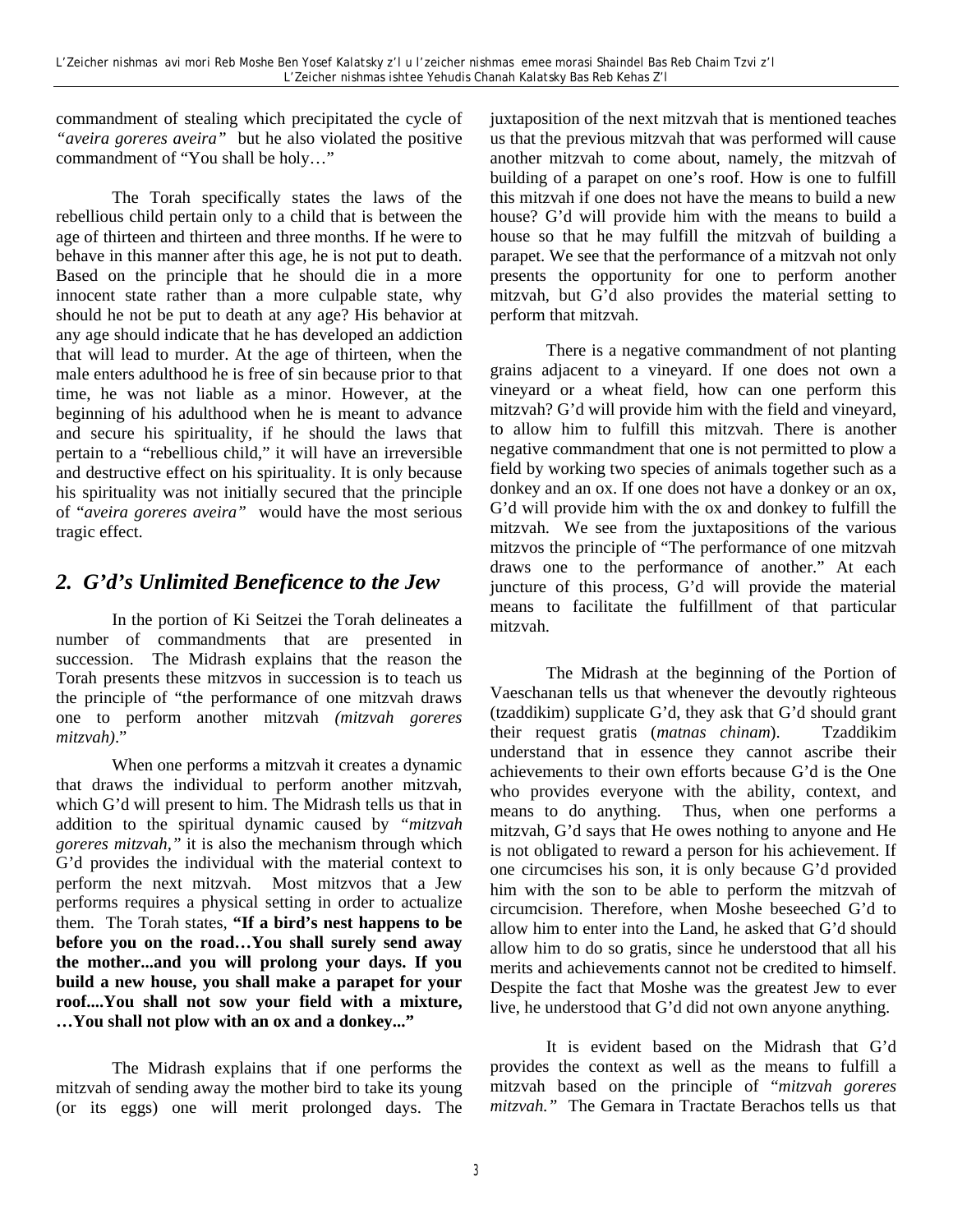everything is predestined, except for the fear of heaven. One only has choice to do the Will of G'd or not, anything outside of this is predestined. One's innate capabilities, financial status, and physical setting are all areas that are unaffected by one's choice since they are predestined. However, as we see from the Midrash, one's choice precipitates physical settings to be able to perform the mitzvah. If this is so, seemingly the house that needs a parapet, or the child that needs to be circumcised are a direct consequence of one's actions and initiative. If this is so, then seemingly G'd does owe the individual reward.

This is similar to an employee and employer relationship in which the employer agrees to pay the worker an outstanding wage for a simple task. Although the employer is bound by the agreement; nevertheless, entering into this contract is clearly a confirmation of the generosity of the employer. One's reward for the performance of a mitzvah is so overwhelmingly great and surpasses anything that the individual provides for the mitzvah. Thus, G'd owes nothing to anyone because the actual framework of the agreement is provided for by G'd.

## *3. Prioritizing One's Life*

The Torah states, **"If a man will have a wayward and rebellious son, who does not hearken to the voice of his father and the voice of his mother…, and they discipline him, but he does not hearken to them, then his father and mother shall grasp him and take him out to the elders of his city and the gate of his place. They shall say to the elders of his city…"** The Gemara in Tractate Sanhedrin explains that the child assumes the status of the "rebellious" son only after he steals from his parents to buy a measure of meat and wine to satisfy his desire. When his parents become aware of his errant behavior, they take him to the Court and he is given lashes. If he should repeat this behavior, and his parents take him again to the court, he is judged as a "rebellious" son and is put to death by stoning.

The Mishna in Tractate Sanhedrin tells us that the incident of the "rebellious son" never actually happened and will never come to be. It is because it is not possible to meet all the criteria that are set forth by the Torah to establish the child as a "rebellious son." The Mishna asks, "If this is so, why is the portion of the rebellious son stated in the Torah?" The Mishna answers, "It is for the purpose to delve into it and to receive reward for its study."

 Rabbeinu Bachya asks, if the purpose of this portion is to provide the individual with the opportunity to study Torah, then why is this subject matter chosen regarding the mitzvah of studying Torah? The Mishna in Tractate Berachos states that if one recites the Shema after its proper time; although he is not accredited for the mitzvah of its recitation, it is considered as if he had engaged in Torah study. In fact, one could have studied any portion of the Torah and have been worthy of reward for its study. Rabbeinu Bachya cites Rashbah (Rabbeinu Shlomo Ben Aderes) who explains that there is a special lesson to be learned from the portion of the rebellious son. It is a lesson for one to learn to what degree one must be dedicated to G'd and demonstrate one's love for Him.

The Torah describes in detail a situation in which a mother and father take their son to the Rabbinic Court to be prosecuted and reprimanded for his glutinous and defiant behavior. They take their son to receive the punishment of lashes, despite the fact that it is severe and debilitating. They also understand the consequence of their decision - that he will be put to death if he repeats this behavior. As Chazal explain "It is better that he should die in an innocent state rather than in a more liable state." Although their child's errant behavior could have been dismissed and attributed to immaturity or a phase in his life, they chose to heed the directive of the Torah. The parents understood that if their child's behavior should continue he will ultimately consume their assets and he will resort to murder to support his habit.

In the case of the rebellious child, the parents take their child to be put to death and thus suppress their natural love for their child because of their love for G'd. Their love for G'd supersedes everything else that they value and cherish. Rashbah explains that the parents' initiative regarding their child is the equivalent of Avraham's demonstration of his love for G'd through the Akeidah (The Binding of Yitzchak). Just as Avraham was willing to sacrifice his son as an offering for the sake of G'd, because of his overwhelming love, so too do these parents give up their son because of their love of G'd.

The Binding of Yitzchak was the most difficult of the ten tests that were presented to Avraham our Patriarch. The test was meant to see if Avraham's love for G'd would surpass his love for his most beloved child Yitzchak, who was born to him in his old age. As difficult as it was, Avraham was able to subordinate his own understanding and conflicts of interest to do the Will of G'd. Similarly, the lesson to be learned from the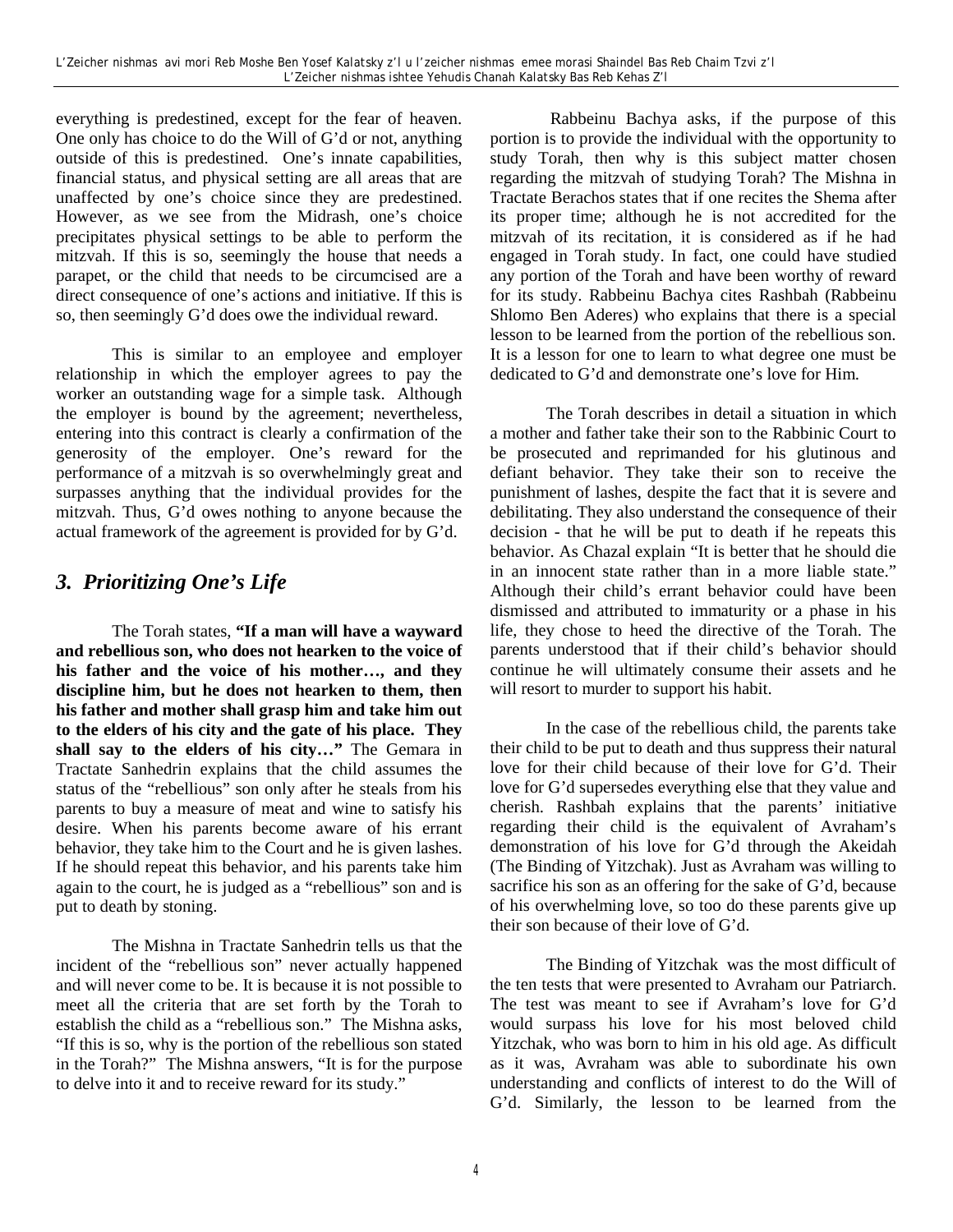"rebellious son" is that every Jew must be willing to sacrifice for the sake of G'd by submitting to His Will despite the personal consequences. Whenever the Torah dictates a certain course of action, then one must adhere to it. This is the meaning of the statement in the Mishna "to delve into it, to receive reward."

Very often in life, one may be confronted with situations in which he must make a decision; however, because of one's own conflicts it is difficult to choose the proper direction. There is an expression, "Nothing stands in the way of one's will." If one truly desires and values something, he will not have difficulty pursing it to any length. No sacrifice is too great for the one who wishes to fulfill his desire. Thus, if one truly loves G'd and wants to do His Will, then nothing will interfere with that objective.

One of the negative commandments of the Ten Commandments is, **"You shall not covet your fellow's house; you shall not covet your fellow's wife, his manservant, his maidservant…"** Bais Halevi asks, "If the Torah prohibits one from taking an action such as stealing, one is able to control himself not to do so; however, regarding coveting something that is not his own, because it is an emotion that rests in one's heart, how can one control this feeling?" He explains it with an allegory. If one overwhelmingly desires something that he sees is on the other side of a river that is frozen, he will start to walk across the river to attain what he desires. However, if he senses that the ice under his feet suddenly begins to crack and there is a possibility of him falling though to his death, he will immediately lose all interest in what he desired. Why is this so? It is because at that moment the individual values his life more than anything else. Similarly, if one values his relationship with G'd and continuously desires to cleave to Him, one will not desire something that is forbidden to him because he understands that pursing this desire will cause him to become distant from G'd, which is contrary to his primary desire.

The Mishna in Ethics of our Fathers states, "Consider three things and you will not come to sin: From where you came, to where are you going, and before who you will stands to give a judgment and reckoning…" If one prioritizes his life in this manner and establishes it as his principle, then anything regarding one's spirituality will not be considered to be too difficult.

## *4. Honesty and Truth, the Guarantors of Existence*

The Torah states regarding honest weights and measures, **"A perfect and honest weight shall you have…so that your days shall be lengthened on the Land that Hashem, your G'd gives you. For an abomination of Hashem….who do this"** The Torah juxtaposes to this the portion, the portion of Amalek. Rashi cites Chazal, "If you falsified your weights and measures you should be concerned that the enemy will come upon you. As it states, 'The scales of deceit are considered an abomination to G'd…the deliberate ones will come and bring disgrace." Thus, we learn from the juxtaposition of the portion of Amalek that if one falsifies weights and measures he becomes vulnerable to the enemy.

The Gemara in Tractate Shabbos states, "The signet of G'd is truth." The only way one could have relevance and a relationship to G'd is to emulate His signet of Truth. As it states, "He is the faithful G'd and He has no iniquity…" If one falsifies weights and measures he is behaving in a manner that is contrary to the G'd's signet. Thus his dishonest behavior is considered an abomination to G'd. Consequently, the individual's relationship with G'd is severed and thus becomes vulnerable to the archenemy of G'd, who is Amalek.

The Torah states, "**Amalek came and battled Israel in Rephidim."** The Midrash explains that the reason the Torah identifies the location (Rephidim) of the battle with Amalek is to allude to the cause of the vulnerability of the Jewish people to Amalek. The word "Rephidim" alludes to the fact that the Jewish people's Torah study and mitzvah observance was done in a haphazard manner. As a result of not being fully engaged in the Torah, the Jewish people became vulnerable to attack. The Torah in its essence is identified as "truth." As King Solomon writes in Proverbs regarding Torah, "Acquire truth, do not sell it…" Torah, which is G'd's wisdom is the absolute essence of truth. When one detaches from the Torah, he becomes vulnerable to Amalek because he has distanced himself from truth, which is the signet of G'd.

The Midrash Tanchuma tells us that mankind was given the obligation to render justice because G'd wants that there should be "justice below." As it states, "If there is justice below (on the terrestrial level) there is no need for Justice from above (Divine Retribution)." However if mortal justice is not meted out properly and truthfully then G'd will introduce His Divine Justice, which is tragic and